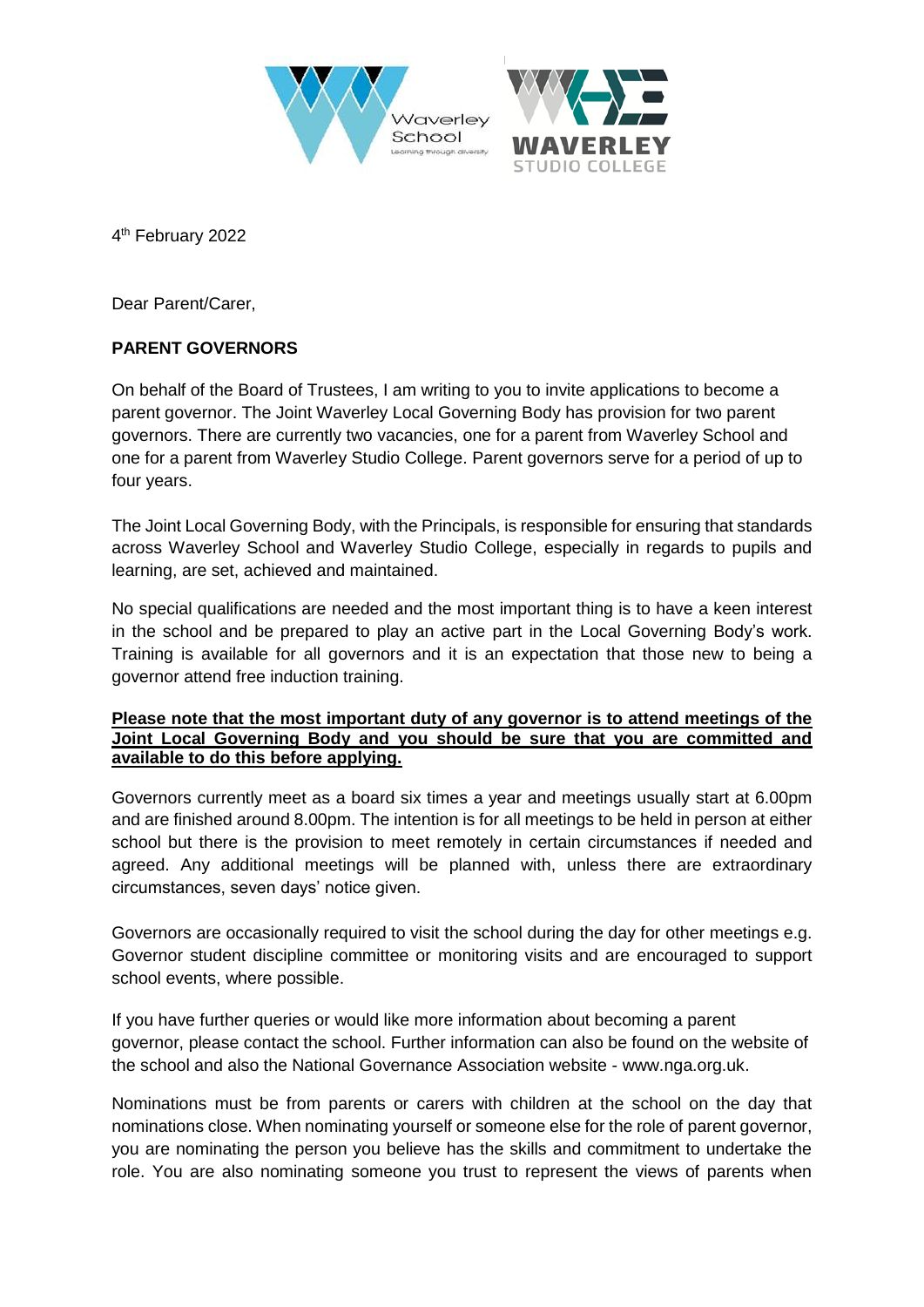working with other governors and the Principals, to promote high standards and strategically develop the school. The parent governor's role is not to represent individual parents' views or to report back directly to parents.

If you are interested in becoming a governor, self-nomination is acceptable – see attached form, which will need to be submitted to the school reception by **12.00 noon** on **Friday 11th February 2022.** Please include a short personal statement to support your application. A separate sheet may be attached if required.

If there are more nominations than vacancies, an election will be held and all parents will be sent a voting paper.

We look forward to receiving your application.

Yours sincerely,

**Jenny Steckles Clerk to the Board of Trustees**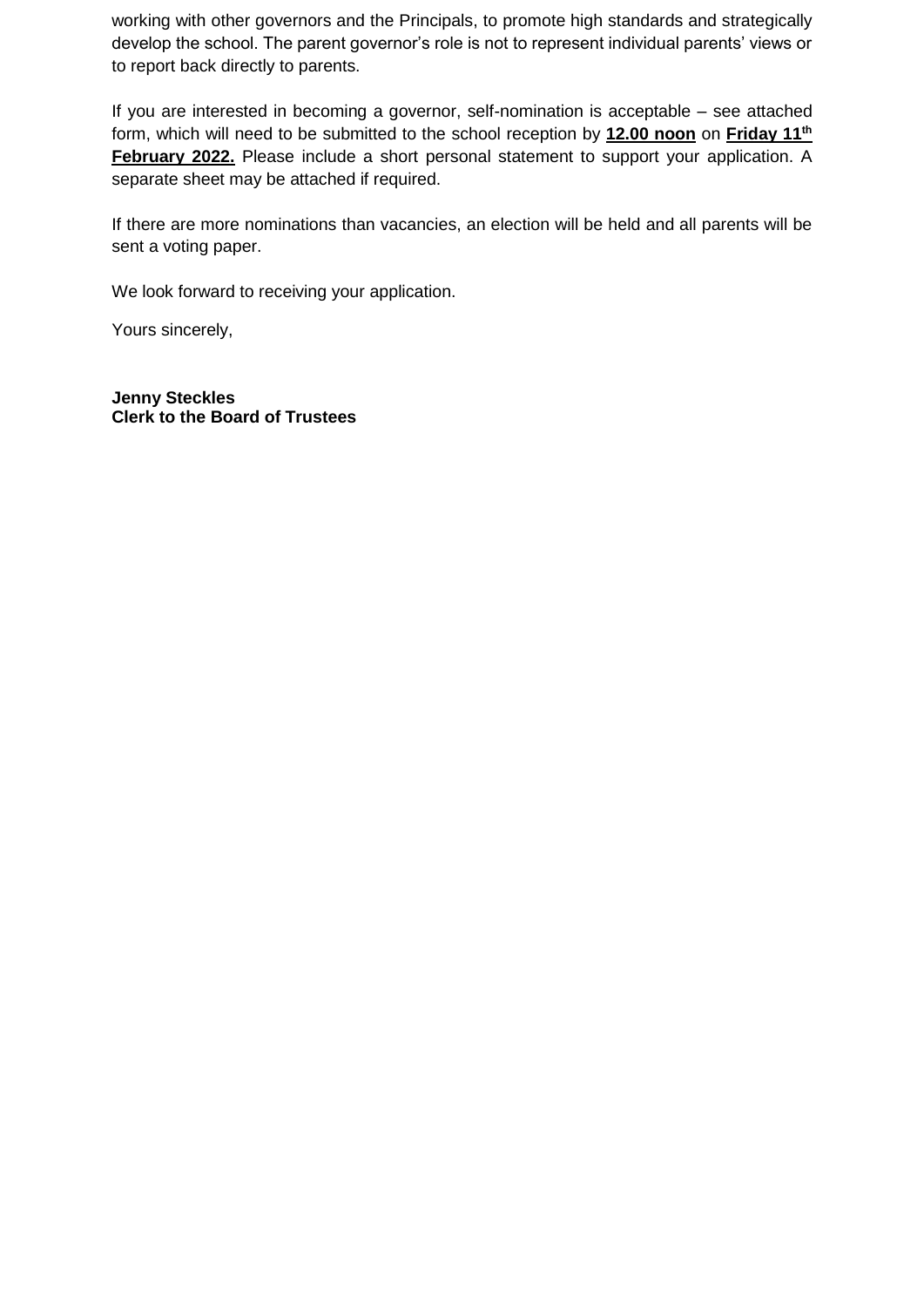## **Parent Governor Application form**

Please complete the following information if you wish to nominate yourself to become a Parent Governor. Before signing the form the nominated parent should check that they are not disqualified from becoming a school governor for any of the reasons stated overleaf. You may include a personal statement in support of your application. This statement will be circulated to parents in the event of an election.

| Please write your name and address in block<br>letters below. |                |
|---------------------------------------------------------------|----------------|
| <b>Name</b>                                                   | Mr/Mrs/Miss/Ms |
| <b>Address</b>                                                |                |
|                                                               |                |
| <b>Post Code</b>                                              |                |
| <b>Child's Name</b>                                           |                |
| <b>Year Group</b>                                             |                |
| <b>School</b>                                                 |                |

| Please write your personal statement below (a separate sheet may be attached if required) |  |  |
|-------------------------------------------------------------------------------------------|--|--|
|                                                                                           |  |  |
|                                                                                           |  |  |
|                                                                                           |  |  |
|                                                                                           |  |  |
|                                                                                           |  |  |
|                                                                                           |  |  |
|                                                                                           |  |  |
|                                                                                           |  |  |
|                                                                                           |  |  |
|                                                                                           |  |  |
|                                                                                           |  |  |
|                                                                                           |  |  |
|                                                                                           |  |  |
|                                                                                           |  |  |
|                                                                                           |  |  |

I wish to apply to become a Parent Governor. I am not disqualified for any of the reasons stated overleaf.

| Signed: | Date: |
|---------|-------|
|         |       |
|         |       |

| Nominated by (a parent may nominate themselves): | Date: |
|--------------------------------------------------|-------|
| Signed:                                          |       |

**Please return this form by Friday 11th February at 12 noon and place in the post box at the main Reception of Waverley School or Waverley Studio College (the school where your child/ren attends)**